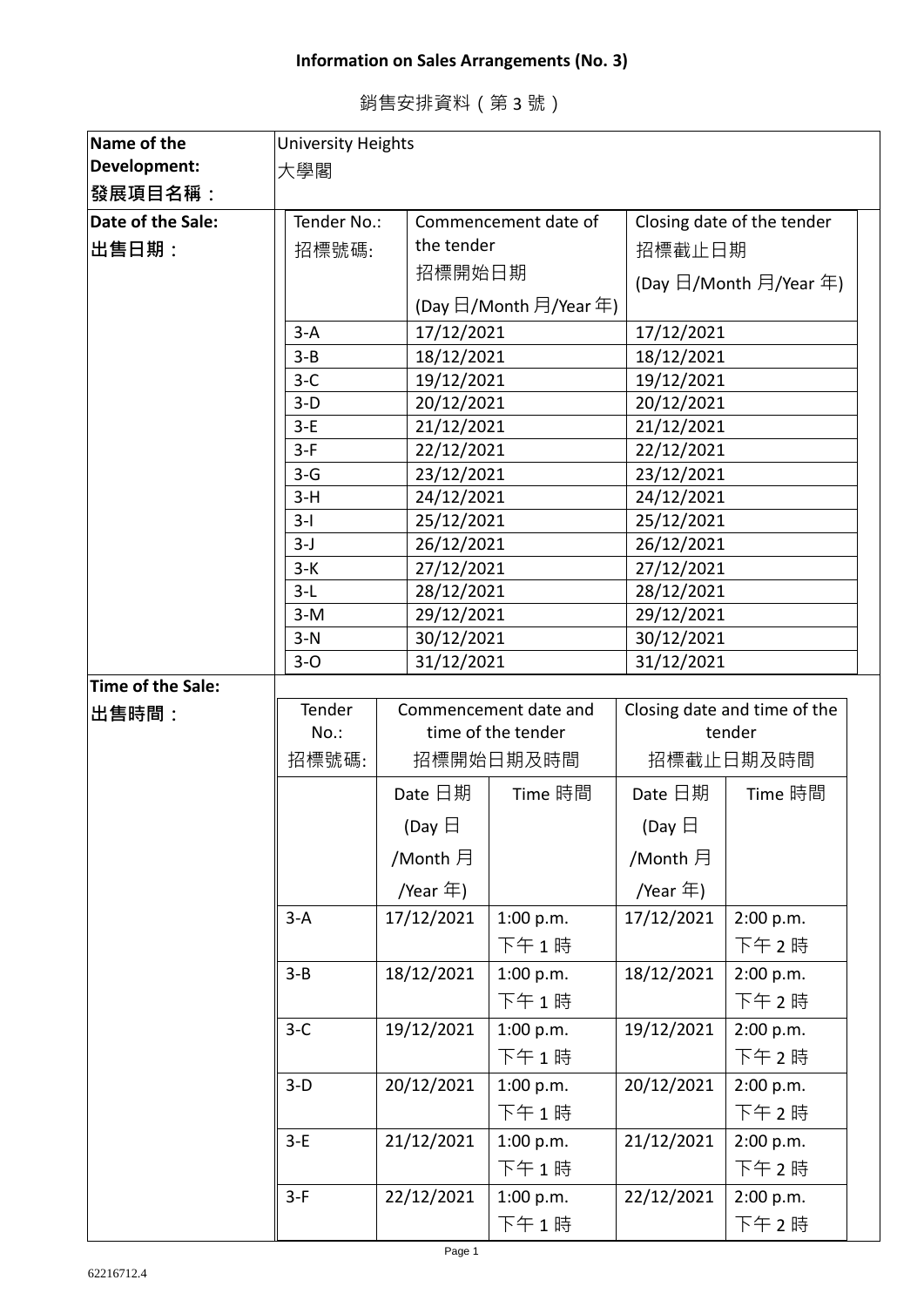|                                                                                         | $3-G$                                                                                      | 23/12/2021     | 1:00 p.m.                                                                                                                                                | 23/12/2021 | 2:00 p.m. |  |
|-----------------------------------------------------------------------------------------|--------------------------------------------------------------------------------------------|----------------|----------------------------------------------------------------------------------------------------------------------------------------------------------|------------|-----------|--|
|                                                                                         |                                                                                            |                | 下午1時                                                                                                                                                     |            | 下午 2時     |  |
|                                                                                         | $3-H$                                                                                      | 24/12/2021     | 1:00 p.m.                                                                                                                                                | 24/12/2021 | 2:00 p.m. |  |
|                                                                                         |                                                                                            |                | 下午1時                                                                                                                                                     |            | 下午 2時     |  |
|                                                                                         | $3-I$                                                                                      | 25/12/2021     | 1:00 p.m.                                                                                                                                                | 25/12/2021 | 2:00 p.m. |  |
|                                                                                         |                                                                                            |                | 下午1時                                                                                                                                                     |            | 下午 2時     |  |
|                                                                                         | $3-J$                                                                                      | 26/12/2021     | 1:00 p.m.                                                                                                                                                | 26/12/2021 | 2:00 p.m. |  |
|                                                                                         |                                                                                            |                | 下午1時                                                                                                                                                     |            | 下午2時      |  |
|                                                                                         | $3-K$                                                                                      | 27/12/2021     | 1:00 p.m.                                                                                                                                                | 27/12/2021 | 2:00 p.m. |  |
|                                                                                         |                                                                                            |                | 下午1時                                                                                                                                                     |            | 下午 2時     |  |
|                                                                                         | $3-L$                                                                                      | 28/12/2021     | 1:00 p.m.                                                                                                                                                | 28/12/2021 | 2:00 p.m. |  |
|                                                                                         |                                                                                            |                | 下午1時                                                                                                                                                     |            | 下午 2時     |  |
|                                                                                         | $3-M$                                                                                      | 29/12/2021     | 1:00 p.m.                                                                                                                                                | 29/12/2021 | 2:00 p.m. |  |
|                                                                                         |                                                                                            |                | 下午1時                                                                                                                                                     |            | 下午 2時     |  |
|                                                                                         | $3-N$                                                                                      | 30/12/2021     | 1:00 p.m.                                                                                                                                                | 30/12/2021 | 2:00 p.m. |  |
|                                                                                         |                                                                                            |                | 下午1時                                                                                                                                                     |            | 下午 2時     |  |
|                                                                                         | $3-0$                                                                                      | 31/12/2021     | 1:00 p.m.                                                                                                                                                | 31/12/2021 | 2:00 p.m. |  |
|                                                                                         |                                                                                            |                | 下午1時                                                                                                                                                     |            | 下午 2時     |  |
| Place where the sale                                                                    |                                                                                            | 備註:請參閱下項「其他事項」 | Note: Please refer to the following section entitled "Other matters"<br>5 <sup>th</sup> Floor, Tower Two, Nina Tower, No.8 Yeung Uk Road, Tsuen Wan, New |            |           |  |
| will take place:<br>出售地點:                                                               | Territories, Hong Kong (the "Sales Office")<br>香港新界荃灣楊屋道 8 號如心廣場第 2 座 5 樓 (「 <b>售樓處</b> 」) |                |                                                                                                                                                          |            |           |  |
| Number of specified<br>residential properties<br>that will be offered to<br>be sold:    | $\mathbf{1}$                                                                               |                |                                                                                                                                                          |            |           |  |
| <b> 將提供出售的指明住</b>                                                                       |                                                                                            |                |                                                                                                                                                          |            |           |  |
| 宅物業的數目:                                                                                 |                                                                                            |                |                                                                                                                                                          |            |           |  |
| Description of the specified residential properties that will be offered to be sold:    |                                                                                            |                |                                                                                                                                                          |            |           |  |
| <b> 將提供出售的指明住宅物業的描述:</b>                                                                |                                                                                            |                |                                                                                                                                                          |            |           |  |
| The following units in Tower 1 of the Development:                                      |                                                                                            |                |                                                                                                                                                          |            |           |  |
| 以下在發展項目第1座的單位:                                                                          |                                                                                            |                |                                                                                                                                                          |            |           |  |
| 9B                                                                                      |                                                                                            |                |                                                                                                                                                          |            |           |  |
| Note: Please refer to the following section entitled "Other matters"<br> 備註:請參閱下項「其他事項」 |                                                                                            |                |                                                                                                                                                          |            |           |  |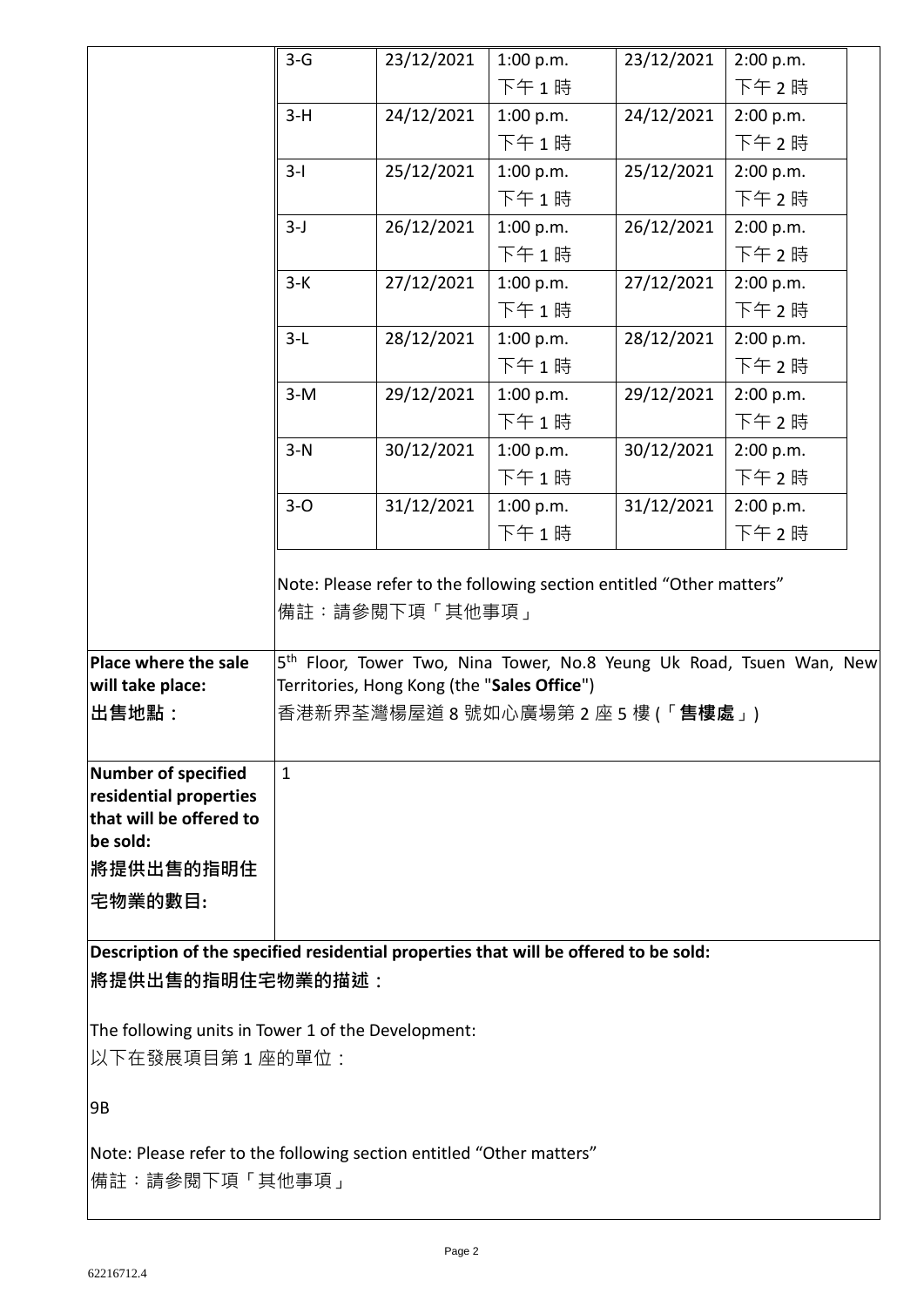**The method to be used to determine the order of priority in which each of the persons interested in purchasing any of the specified residential properties may select the residential property that the person wishes to purchase:** 

**將會使用何種方法決定有意購買該等指明住宅物業的每名人士可揀選其意欲購買的住宅物業的優 先次序:**

Sale by Tender – see details and particulars in the relevant tender notice. 以招標方式出售 - 請參閱相關招標公告的細節和詳情。

Interested purchaser should refer to the Tender Document (including the Tender Notice, the Offer Form and the Conditions of Sale) which will be made available for viewing and collection at the Sales Office free of charge during the following periods:

有興趣購買之買家請參閱招標文件(包括招標公告、要約表格及出售條款)。招標文件(包括招標公 告、要約表格及出售條款) 可於以下時段於售樓處免費參閱及領取:

| Tender<br>$No.$ :<br>招標號碼: | Specified residential properties<br>that will be offered to be sold<br>將提供出售的指明住宅物業                                                                                                                     | Tender Document (including the Tender Notice,<br>the Offer Form and the Conditions of Sale) will be<br>made available for viewing and collection during<br>the following periods<br>招標文件(包括招標公告、要約表格及出售條款)<br>可於以下時段參閱及領取 |                                             |
|----------------------------|---------------------------------------------------------------------------------------------------------------------------------------------------------------------------------------------------------|---------------------------------------------------------------------------------------------------------------------------------------------------------------------------------------------------------------------------|---------------------------------------------|
|                            |                                                                                                                                                                                                         | Date 日期<br>(Day 日/Month 月<br>/Year 年)                                                                                                                                                                                     | Time 時間                                     |
| $3-A$                      | residential<br>All<br>specified<br>the<br>properties set out in the Sales<br>Arrangements (Please refer to the<br>following section entitled "Other<br>matters")<br>所有於銷售安排中列出的指明住<br>宅物業 (請參閱下項「其他事項」) | 14/12/2021 to 至<br>17/12/2021                                                                                                                                                                                             | From 11:00 a.m. to 2:00 p.m.<br>由上午11時至下午2時 |
| $3 - B$                    | All the available and remaining<br>specified residential properties<br>所有可供出售及餘下的指明住宅<br>物業                                                                                                             | 18/12/2021                                                                                                                                                                                                                | From 11:00 a.m. to 2:00 p.m.<br>由上午11時至下午2時 |
| $3-C$                      | All the available and remaining<br>specified residential properties<br>所有可供出售及餘下的指明住宅<br>物業                                                                                                             | 19/12/2021                                                                                                                                                                                                                | From 11:00 a.m. to 2:00 p.m.<br>由上午11時至下午2時 |
| $3-D$                      | All the available and remaining<br>specified residential properties<br>所有可供出售及餘下的指明住宅<br>物業                                                                                                             | 20/12/2021                                                                                                                                                                                                                | From 11:00 a.m. to 2:00 p.m.<br>由上午11時至下午2時 |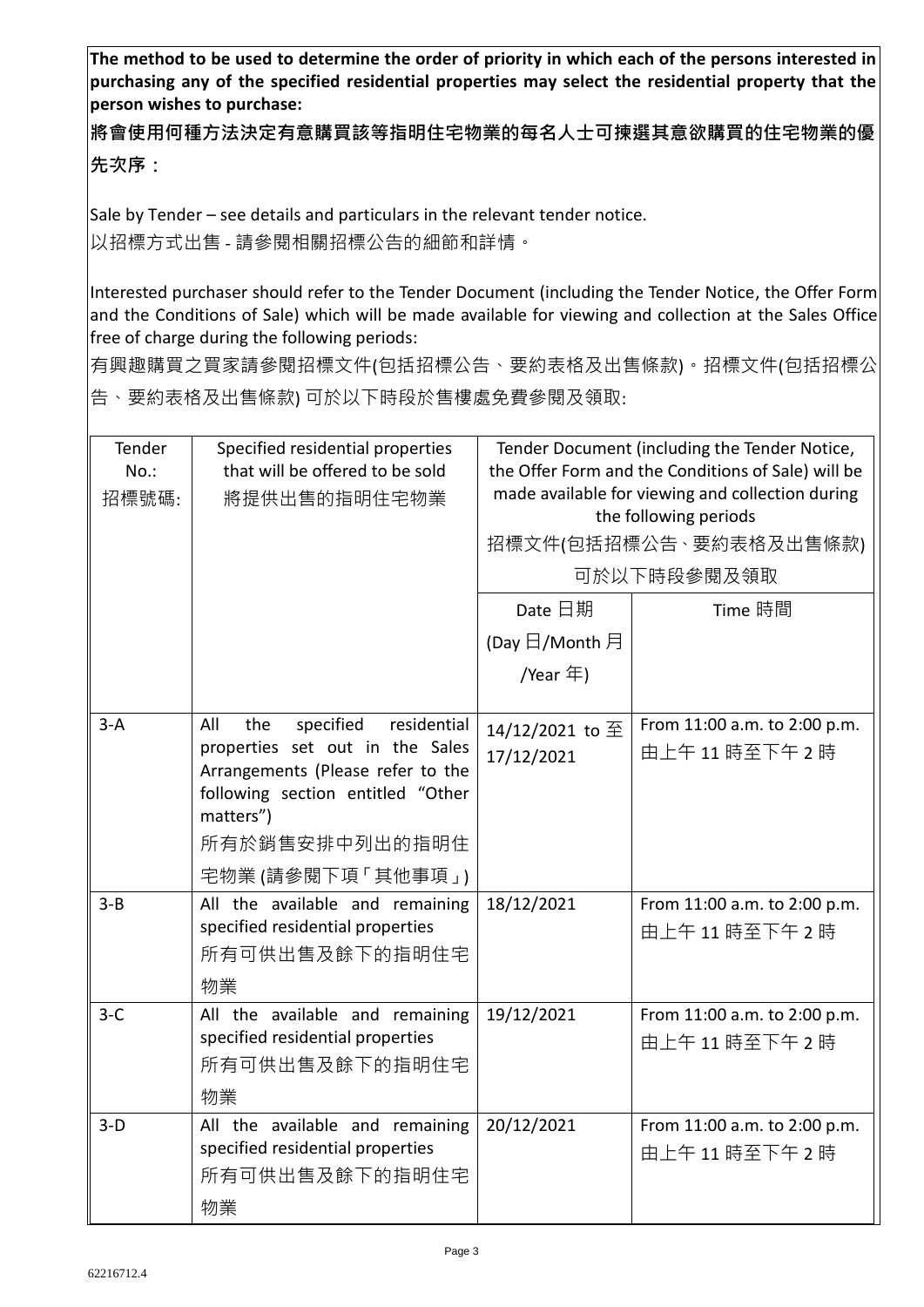| $3-E$ | All the available and remaining<br>specified residential properties | 21/12/2021 | From 11:00 a.m. to 2:00 p.m.                |
|-------|---------------------------------------------------------------------|------------|---------------------------------------------|
|       | 所有可供出售及餘下的指明住宅                                                      |            | 由上午11時至下午2時                                 |
|       | 物業                                                                  |            |                                             |
| $3-F$ | All the available and remaining                                     | 22/12/2021 | From 11:00 a.m. to 2:00 p.m.                |
|       | specified residential properties                                    |            | 由上午11時至下午2時                                 |
|       | 所有可供出售及餘下的指明住宅<br>物業                                                |            |                                             |
| $3-G$ | All the available and remaining                                     | 23/12/2021 | From 11:00 a.m. to 2:00 p.m.                |
|       | specified residential properties                                    |            | 由上午11時至下午2時                                 |
|       | 所有可供出售及餘下的指明住宅                                                      |            |                                             |
|       | 物業                                                                  |            |                                             |
| $3-H$ | All the available and remaining                                     | 24/12/2021 | From 11:00 a.m. to 2:00 p.m.                |
|       | specified residential properties<br>所有可供出售及餘下的指明住宅                  |            | 由上午11時至下午2時                                 |
|       | 物業                                                                  |            |                                             |
| $3-I$ | All the available and remaining                                     | 25/12/2021 | From 11:00 a.m. to 2:00 p.m.                |
|       | specified residential properties                                    |            | 由上午11時至下午2時                                 |
|       | 所有可供出售及餘下的指明住宅                                                      |            |                                             |
|       | 物業                                                                  |            |                                             |
| $3-J$ | All the available and remaining                                     | 26/12/2021 | From 11:00 a.m. to 2:00 p.m.                |
|       | specified residential properties<br>所有可供出售及餘下的指明住宅                  |            | 由上午11時至下午2時                                 |
|       | 物業                                                                  |            |                                             |
| $3-K$ | All the available and remaining                                     | 27/12/2021 | From 11:00 a.m. to 2:00 p.m.                |
|       | specified residential properties                                    |            | 由上午11時至下午2時                                 |
|       | 所有可供出售及餘下的指明住宅                                                      |            |                                             |
| $3-L$ | 物業<br>All the available and remaining                               | 28/12/2021 | From 11:00 a.m. to 2:00 p.m.                |
|       | specified residential properties                                    |            | 由上午11時至下午2時                                 |
|       | 所有可供出售及餘下的指明住宅                                                      |            |                                             |
|       | 物業                                                                  |            |                                             |
| $3-M$ | All the available and remaining                                     | 29/12/2021 | From 11:00 a.m. to 2:00 p.m.                |
|       | specified residential properties                                    |            | 由上午11時至下午2時                                 |
|       | 所有可供出售及餘下的指明住宅                                                      |            |                                             |
| $3-N$ | 物業<br>All the available and remaining                               | 30/12/2021 |                                             |
|       | specified residential properties                                    |            | From 11:00 a.m. to 2:00 p.m.<br>由上午11時至下午2時 |
|       | 所有可供出售及餘下的指明住宅                                                      |            |                                             |
|       | 物業                                                                  |            |                                             |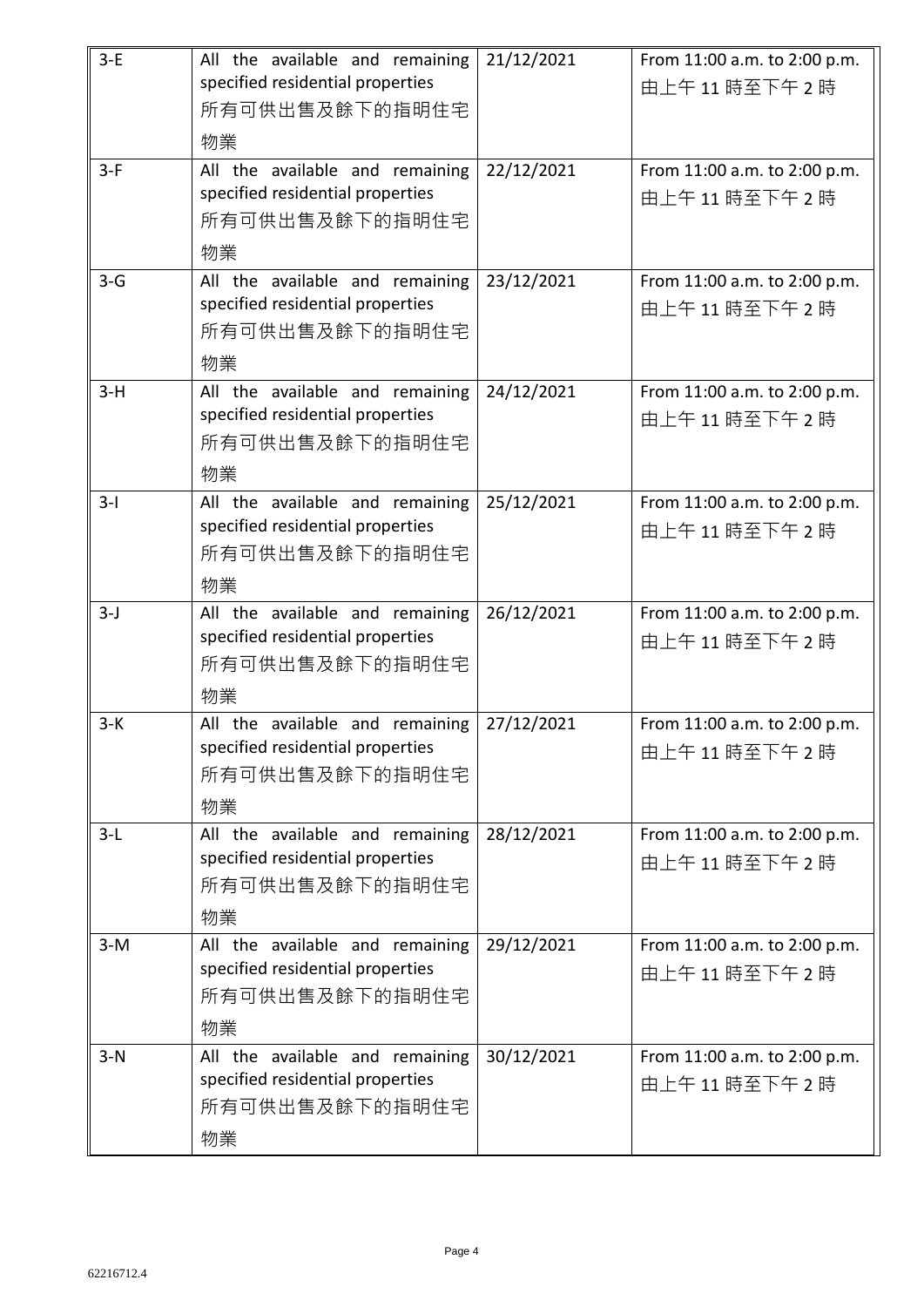| $3-0$ | All the available and remaining $31/12/2021$<br>specified residential properties | From 11:00 a.m. to 2:00 p.m.<br>由上午 11 時至下午 2 時 |
|-------|----------------------------------------------------------------------------------|-------------------------------------------------|
|       | 所有可供出售及餘下的指明住宅                                                                   |                                                 |
|       | 物業                                                                               |                                                 |

Please refer to the following section entitled "Other matters".

請參閱下項「其他事項」。

**The method to be used, where 2 or more persons are interested in purchasing a particular specified residential property, to determine the order of priority in which each of those persons may proceed with the purchase:**

**在有兩人或多於兩人有意購買同一個指明住宅物業的情況下,將會使用何種方法決定每名該等人 士可購買該物業的優先次序:**

Please refer to the above method and "Other matters".

請參照上述方法及「其他事項」。

## **Other matters:**

**其他事項:**

1. The Vendor does not bind itself to review, consider or accept the highest tender or any tender, and has the absolute right(s):-

賣方無必要閱覽、考慮或接納出價最高的投標或任何投標, 並有絕對權利以 :-

- (a) to accept any submitted tender for any or all of the specified residential properties (herein offered to be sold) at any time before the closing date and time of the tender by amending this Sales Arrangements or any other appropriate means; 在招標截止日期及時間前的任何時間透過更改本銷售安排或其他合適的方式以接納已提 交的有關任何或所有(在此銷售安排供出售的)指明住宅物業的投標;
- (b) to reject any tender or withdraw any or all of the specified residential properties (herein offered to be sold) from sale at any time before the acceptance of any submitted tender by amending this Sales Arrangements or any other appropriate means; 於接納任何已提交的投標前的任何時間拒絕任何投標或透過更改本銷售安排或其他合適 的方式以撤回出售任何或所有(在此銷售安排供出售的)指明住宅物業;
- (c) to sell or dispose of any or all of the specified residential properties (herein offered to be sold) to any person by any method from time to time by amending this Sales Arrangements or any other appropriate means;

不時透過更改本銷售安排或其他合適的方式以任何方法向任何人士出售或處置任何或所 有(在此銷售安排供出售的)指明住宅物業;

(d) to adjust the closing date and/or time of the tender for any or all of the specified residential properties (herein offered to be sold) from time to time by amending this Sales Arrangements or any other appropriate means; and 不時透過更改本銷售安排或其他合適的方式以調整任何或所有(在此銷售安排供出售的)

指明住宅物業的招標截止日期及/或時間;及

- (e) to disqualify any non-conforming tenders. 取消任何不符合要求之投標的資格。
- 2. The specified residential properties are available for viewing by tenderers by prior appointment.